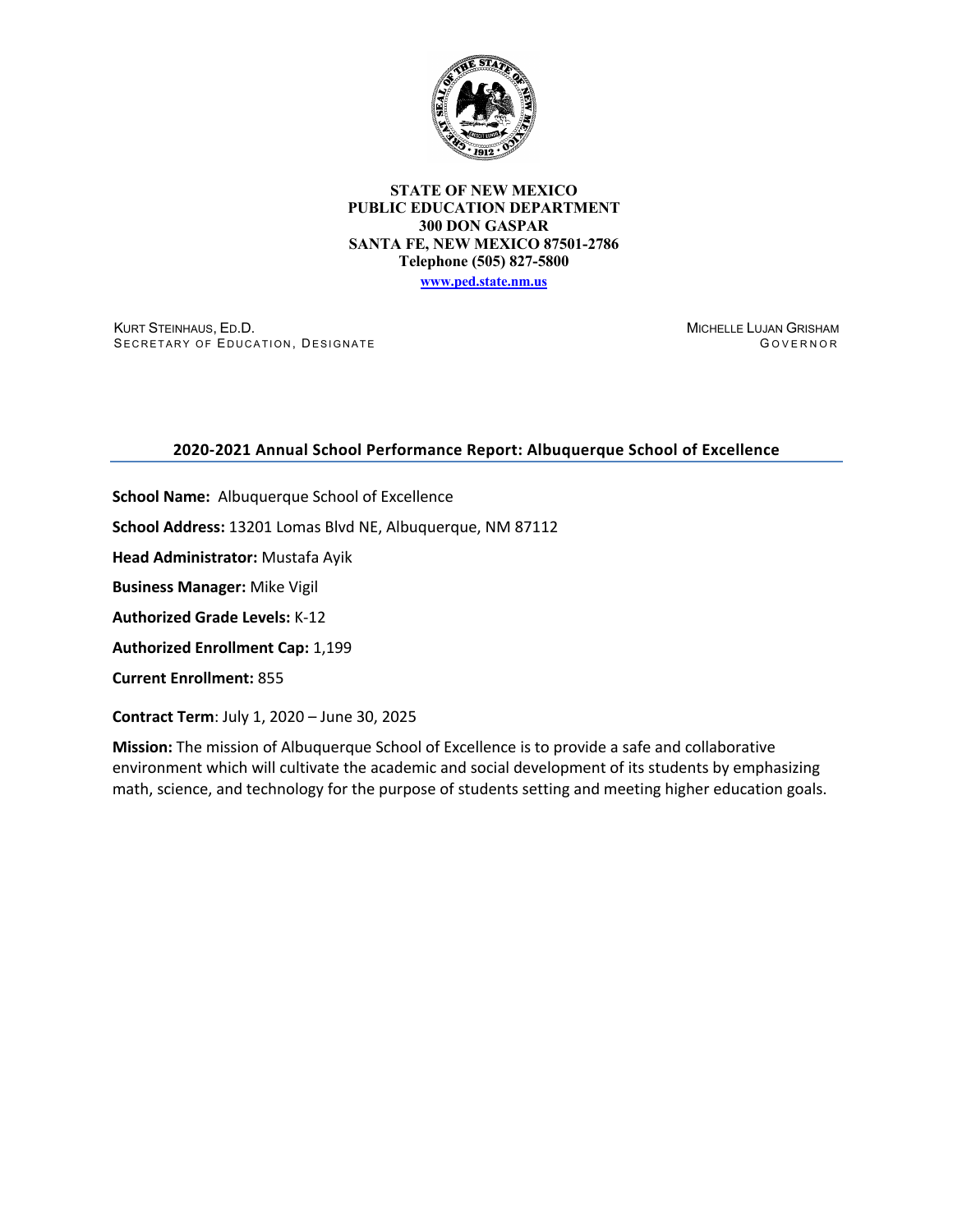# 2020-2021 Annual Performance Report Summary Page **2** of **11**

### *Enrollment by Race/Ethnicity*



Source: STARS District and Location Reports General Reports Enrollment Subgroup Percentages with Averages



## *Enrollment by Other Subgroups*

Source: STARS District and Location Reports General Reports Enrollment Subgroup Percentages with Averages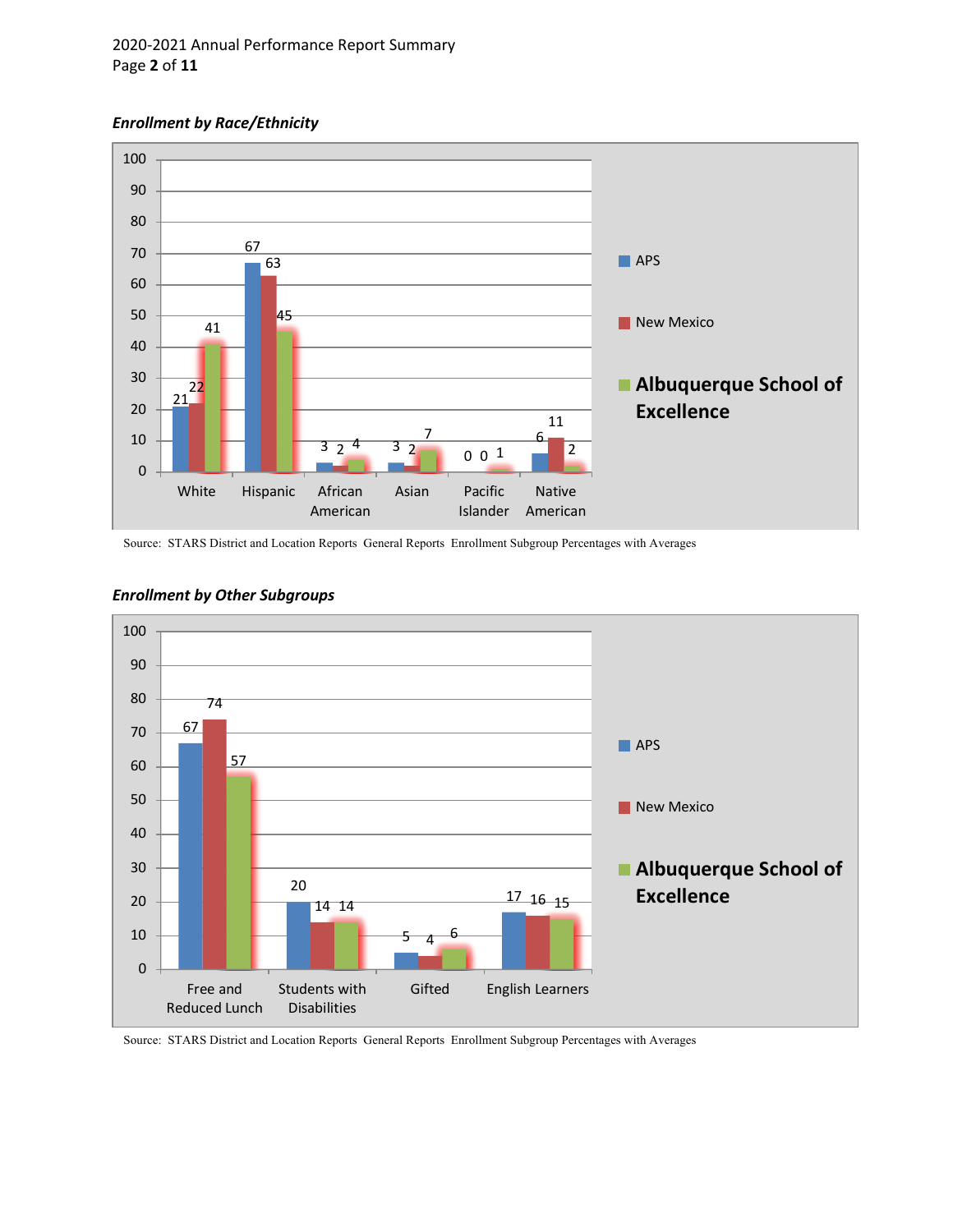# **Site Visit Summary: May 25, 2021**

**School**: Mustafa Ayik: Head Administrator; Jasmine Arias: Federal Programs; Angela Lopez: Human Resources/Outreach/Covid coordinator; Hakan Sisek:Middle School Assistant Principal; Patti Martinez: SPED Coordinator; Karen Madsen: Secondary School Dean of Students; Vickie Kwiecinski: Elementary Assistant Principal; Hakan Yanar: High School Assistant Principal; Dora Summy: Elementary Dean of Students; Zafer Dokan: Operations Manager

**PED**: Dylan Wilson, Brigette Russell, Missy Wauneka

# **Response to COVID Pandemic**

The Albuquerque School of Excellence (ASE) serves 905 students in grades K-12. ASE opened in person K-1 in October, closed when COVID numbers were very high in November, and reopened gradually March 1 with K-2 first, then re-opened the entire school. ASE followed state guidelines for COVID safe practices, including PPE and on-site testing for students and teachers. 50% of students K-12 returned to in person learning - 37% in grades 6-12 and 68% in grades K-5. To minimize student contact, ASE assigned them to cohorts, in which they stayed with the same group of students all day. ASE provided Chromebooks and hotspots to families who needed them during virtual learning.

# **Teaching, Learning, and Assessment**

After re-entry, ASE teachers taught in-person and virtually at the same time. ASE used NWEA MAP tests and found that, in most areas, the school's average score was above the national average. ASE utilized Zoom for virtual learning. At the beginning of the school year, there were some security issues with students, for example, renaming themselves. To fix this, ASE assigned all students school email addresses and began embedded Zoom links directly into students' schedules. ASE also used Go Guardian to cut down on off task behavior during virtual learning. ASE used a mixture of direct instruction and Edgenuity. Teachers were expected to provide direct instruction for at least ⅓ the length of each class.

ASE uses the IStation Math and Reading tests in grades k-5, uses ALEKs for middle school math, and uses Edgenuity schoolwide. "Lab hours" are built into students' schedules and are used to provide interventions to students.

ASE surveyed its staff to learn what they think the school is doing well and what can be improved. Staff said teacher voice was an area of strength and parent communication is an area for improvement. The school currently does a monthly parent newsletter but is planning to move to a weekly newsletter next school year. Teachers who meet student achievement goals also receive stipends, and ASE celebrates outstanding teachers with a teacher of the month award.

# **Student and Family Support and Engagement**

ASE provided interventions throughout virtual and in-person learning. During virtual learning, teachers utilized 1 on 1 tutoring and other creative, online interventions. However, it was much easier to implement interventions after students started coming to school in person. Tracking student attendance and implementing interventions to support attendance was challenging during the pandemic, because it wasn't always clear why a student was absent. This year, ASE began using the LetsTalk platform to allow parents to submit questions and comments to the school. The average response time is 0.7 days and the parent satisfaction rate, as measured by a post-interaction survey, is 9.7 out of 10. ASE also implemented **School Mint** for online student registration.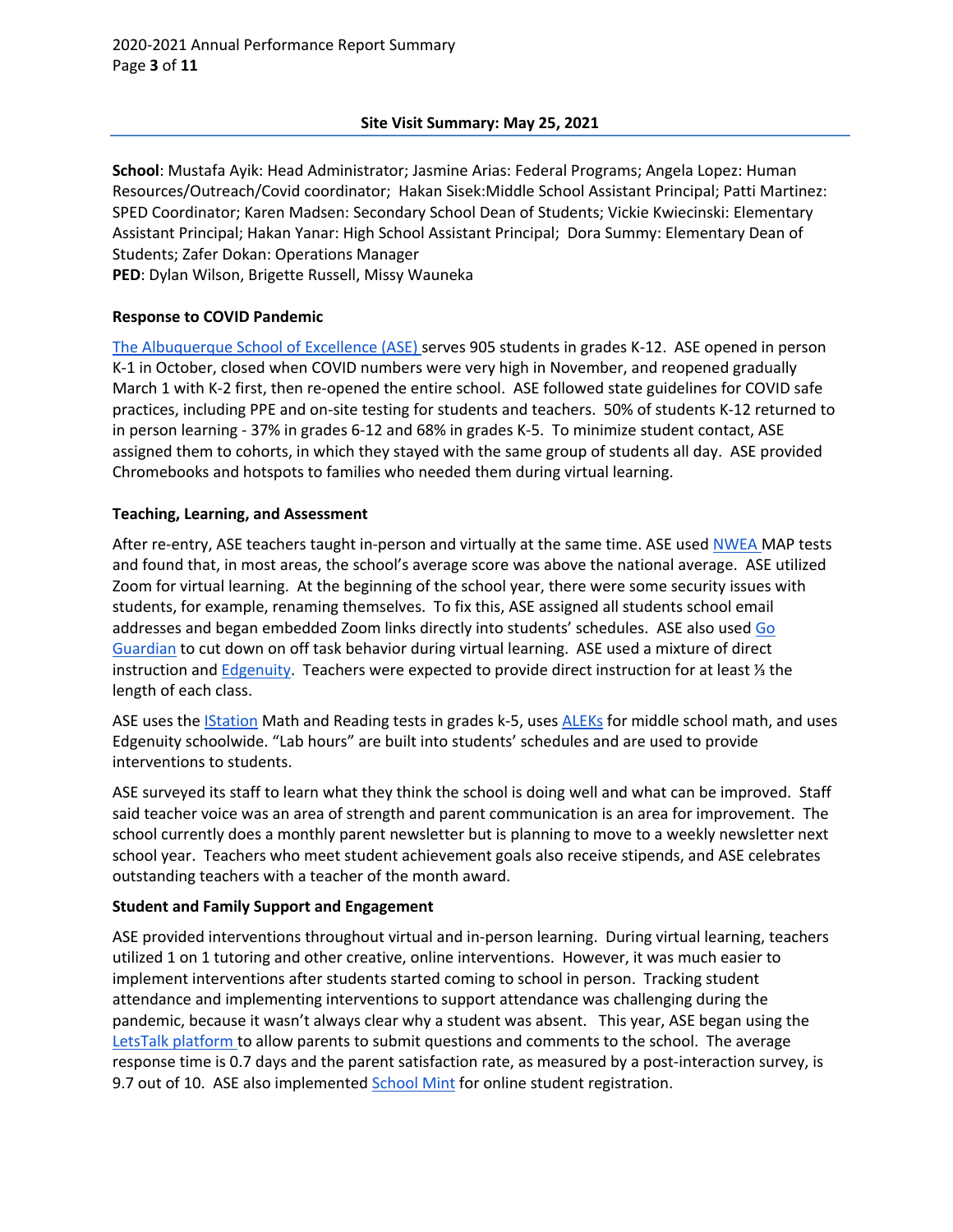# 2020-2021 Annual Performance Report Summary Page **4** of **11**

ASE purchased an SEL curriculum and did a schoolwide SEL assessment. ASE also hired a full-time social worker for the first time this year and asked all teachers to implement SEL instruction. This allowed for parents and students to receive more SEL and mental health support than in the past. The social worker was also more present for urgent issues.

ASE does family meetings with every 8th grade student to talk about students' strengths and areas for growth heading into high school. The journalism club writes a newsletter and creates broadcast news segments. The parent group did sessions about healthy cooking and nutrition, and ASE provided after school clubs via Zoom.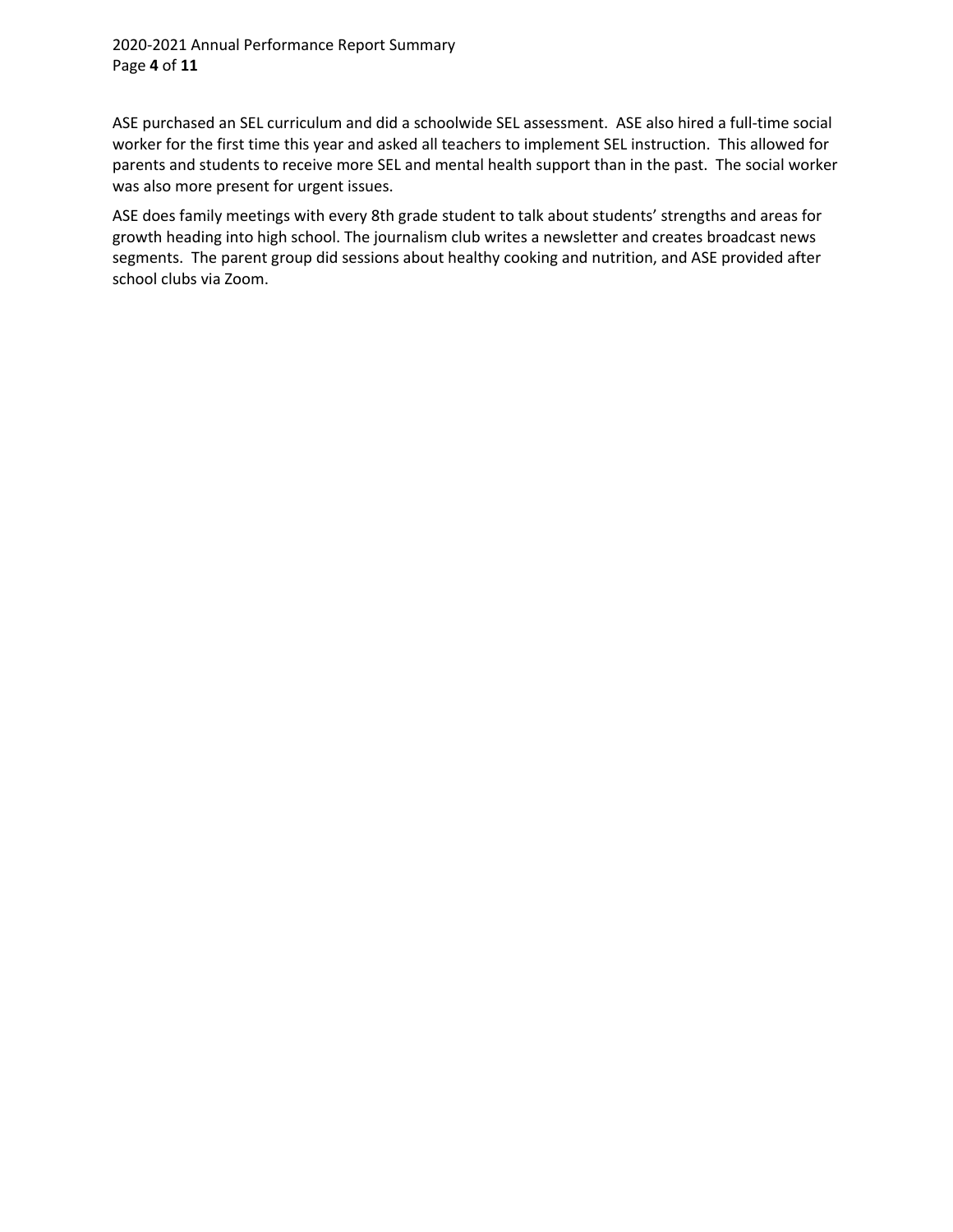# **Performance Framework Indicators (school-specific questions)**

## **1c. Is the school protecting the rights of students with special needs?**

CSD: ASE has 3 overdue IEPs and 4 overdue evaluations. ASE also has a high number of Gifted students and must provide services to meet the needs of these students.

*All the overdue IEPs and Evals are on track to be completed by June 1. The school hired an additional gifted teacher this year and created a high performing cohort, which includes gifted and high performing students. In High School, gifted students take honors and AP classes*.

# **1d. Is the school protecting the rights of English Learner students?**

CSD: Currently ASE has 9 ELL students who appear on the STARS Error Report.

*This is largely due to coding errors and the lack of an up-to-date Student Information System that doesn't allow for the tracking of ELL status and assessment results. The school recently purchased Power School, which should help fix the problem moving forward.*

# **2a-2c Audit Findings FY20**

# **2020-001 Internal Controls over Payroll (Other Noncompliance)**

*ASE has started using Frontline for Personnel and Payroll, which should help correct previous issues with incomplete files.*

# **2020-002 Financial Close and Reporting (Significant Deficiency)**

CSD: The capital asset listing was not accurate, complete, and up to date; Funds were reallocated in appropriately; and a fiscal year 2021 expense was in appropriately identified as a fiscal year 2020 expense.

*ASE now has a system to identify fixed assets and inventory.* 

## **2e. Is the school adequately staffed to ensure proper fiscal management?**

CSD: The school's CPO needs to register with the State Purchasing Department every year.

## **3a. Is the school complying with governance requirements?**

CSD: As of the school site visit date, only 2 of 7 governing board members had completed their training hours for this year. The school also needs to update the signature page of its Bylaws, which appear on the website.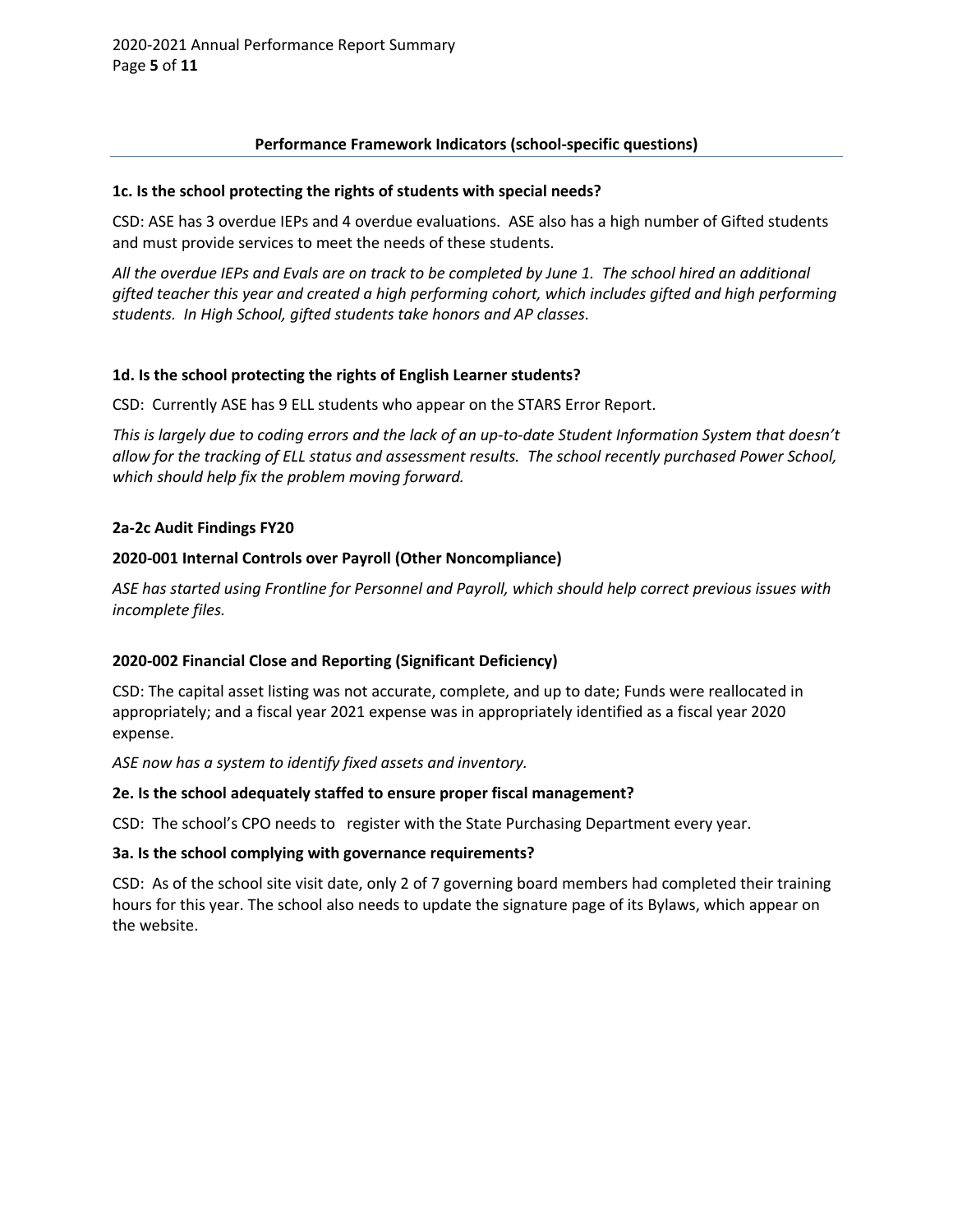## 2020-2021 Annual Performance Report Summary Page **6** of **11**

## **Mission-Specific Goals:**

Goal 1: STEM and College Readiness classes: ASE students will be prepared for STEM related employment or post-secondary education as demonstrated by completion of STEM elective courses or College Readiness classes. These classes may include AP, Honors, Dual Credits, Distance Learning, and career/college assessment prep courses (to address the skills necessary to take exams such as Accuplacer, PSAT, and SAT). Graduates who are enrolled for their entire high school career will exceed the NM graduation requirements in this area. 75-89% of students enrolled on the 40th and 120th day in grades 9-10 will complete two or more of these credits with a passing grade of C or better each year AND 75-89% of students in grades 11-12 will complete three or more of these credits with a passing grade of C or better each year.

Goal 2: ASE students in grades K-8 will participate in STEM and CTE related courses to prepare them for college and career opportunities for the 21st century. Along with our current community outreach relationships with the AFRL Stem Academy Program, classroom visitors from the STEM community, and the Central New Mexico Regional Science Fair, ASE will also offer our K-8 students five hours of weekly science instructional hours, taught by highly qualified teachers. Electives in advanced science, math, technology and preparation for science and math competitions such as science fair, science olympiad, robotics, and math counts will also be offered.

Additionally, all ASE teachers will utilize Nepris, an online virtual educational platform, to connect our students to an extensive network of over 31,000 professionals from a variety of careers and disciplines, exposing our students to real world applications for learning about 21st century topics and career opportunities. Nepris utilization will expand upon classroom lesson and project topics allowing for a variety of instructional methods and learning styles. In grades K-8, 75% or more of students will have completed two classroom visits (virtual or in-person) and earn a C or better on a reflection or follow-up activity.

School Response:

The pandemic and online learning in the 2020-2021 school year affected our student's ability to take a variety of STEM elective courses and College Readiness classes and their success rate. See below analysis for Mission specific goal 1 and goal 2:

## Mission Specific Goal-1:

80.5% of our 9-10 grade students took two or more college related courses (AP, Honors, Dual Credits, and career/college assessment prep courses) with a passing grade of a C or better in 2020-2021 school year.

76% of our 11-12 grade students took three or more college related courses (AP, Honors, Dual Credits, and career/college assessment prep courses) with a passing grade of a C or better in 2020-2021 school year.

# Mission Specific Goal- 2:

In grades K-8, ASE hosted 175 online/in-person STEM/CTE related sessions in the 2020-2021 school year by utilizing Nepris Platform or inviting guest speakers to the classroom. 97% or more of students have completed at least two classroom visits (virtual or in-person) and earn a C or better on a reflection or follow-up activity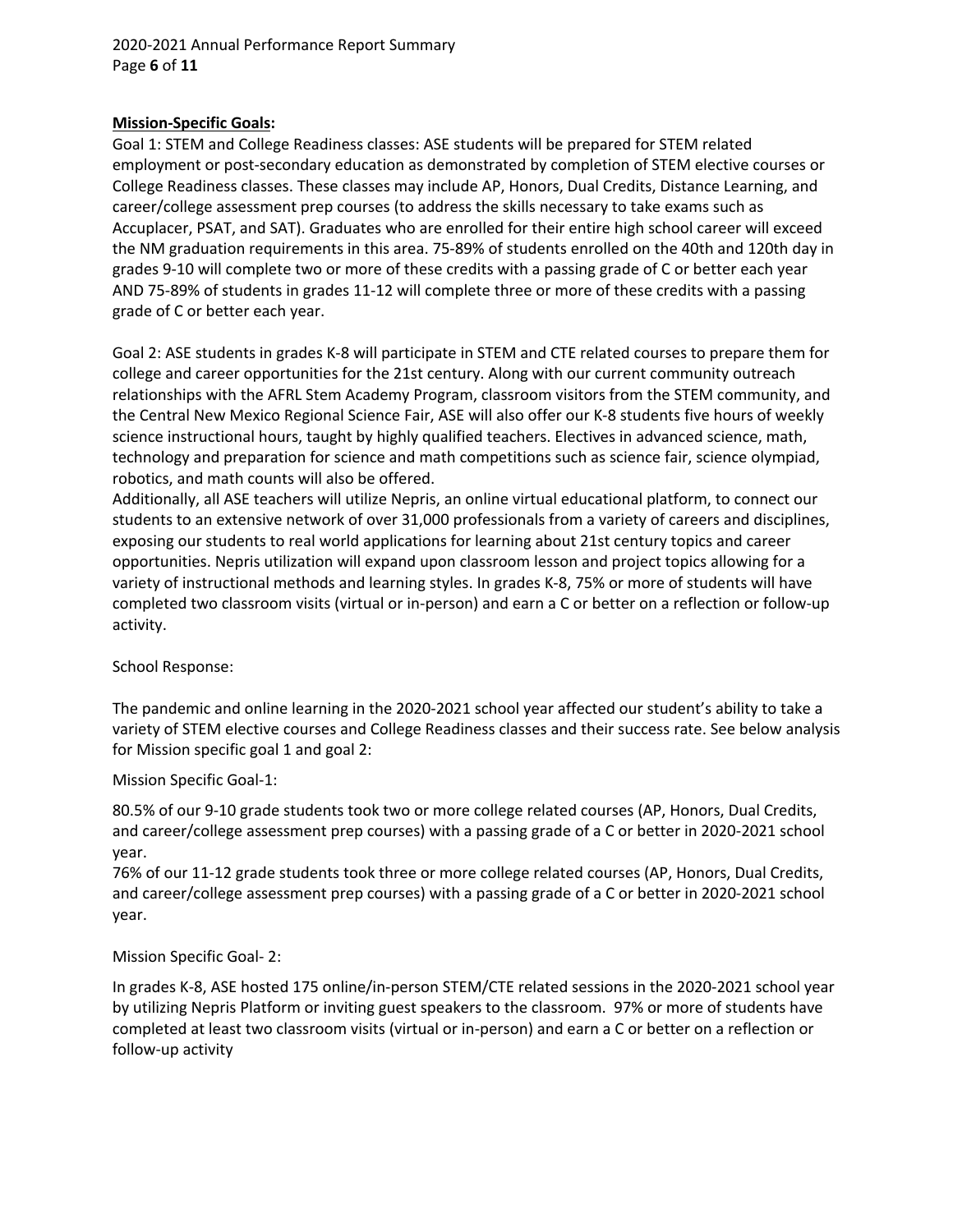2020-2021 Annual Performance Report Summary Page **7** of **11**

### **Assurances:**

The school provided the signed assurances document (Appendix B).

#### **Overall Financial/Organizational Framework Rating: Meets Standard**

*If a school receives a "Does Not Meet Standard" rating for three or more indicators, the school will receive an overall organizational framework rating of "Does Not Meet Standard" for the year. In addition, if a school receives a "Does Not Meet Standard" rating, on any indicator, the CSD and PEC may conduct a closer review the following year on that indicator, and/or the PEC may require the school to submit a corrective action plan in order to specify actions and a timeline to correct the performance deficiency. See ratings for individual indicators in Appendix A.*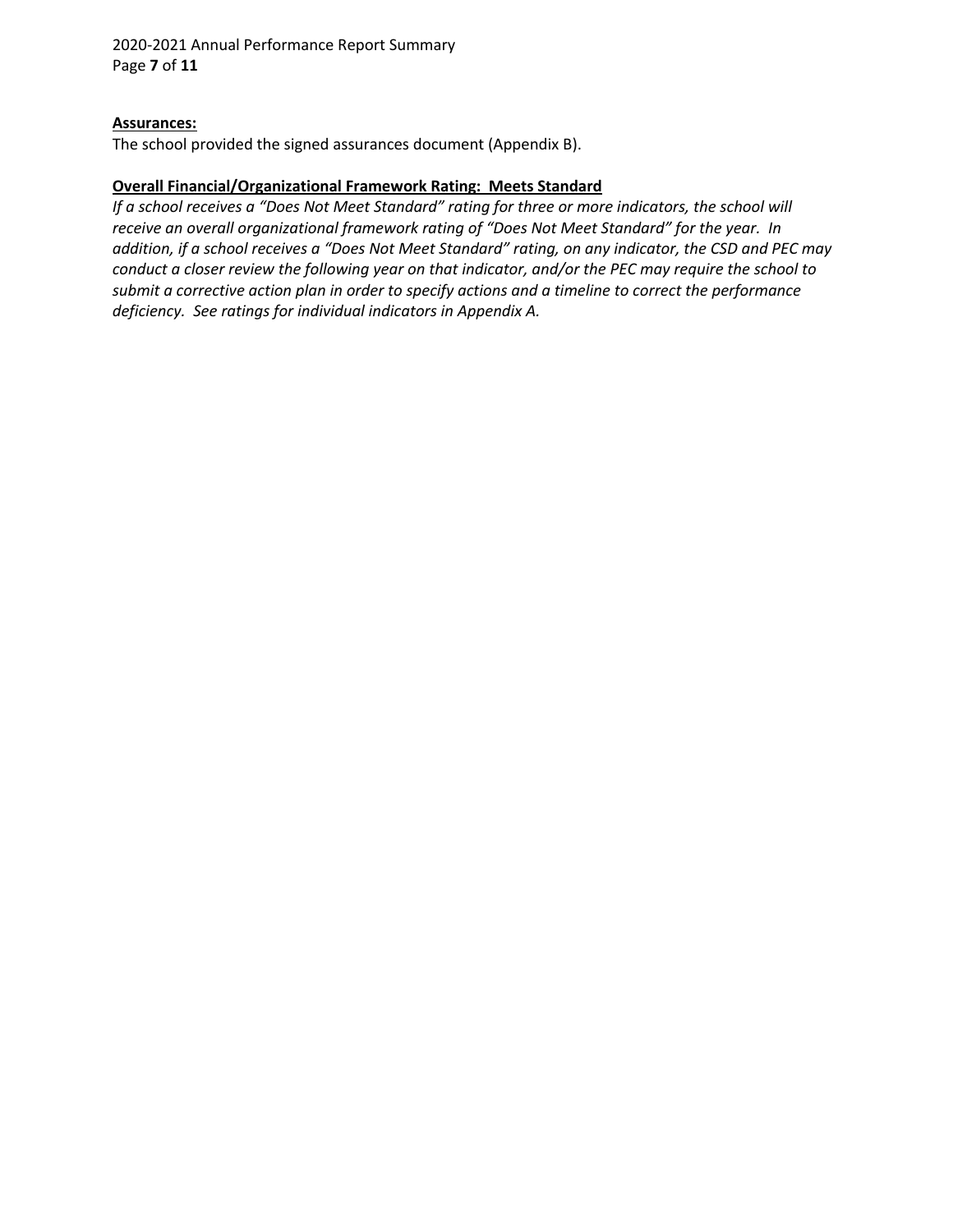## **PERFORMANCE FRAMEWORK AND PUBLIC EDUCATION COMMISSION (PEC) TIER LEVEL**

The 2020-21 Performance Monitoring Plan was modified in response to the COVID-19 Pandemic. Many of the indicators were unmeasurable and the Performance Framework ratings in Appendix A is reflective of this. Rather than identifying evidence of compliance, schools are required to sign an assurance of compliance.

PEC Tier Levels are based on three indicators: (1) NM School System of Support and Accountability, (2) Student Subgroup Performance, and (3) Mission Specific Goals. Again, due to the pandemic and the resulting flexible administration of state assessments, in 2020-21 there is limited academic data, that could be used as an accountability measure. **Therefore, PEC Tier Levels cannot be assigned for the 2020- 2021 academic year.**

**Academic Performance**: The school may provide evidence of meeting mission-specific goals to receive a rating on indicator 3 of the Academic Performance, however, if the school was unable to implement the goals due to the pandemic, the school will not be rated in this section.

**Organizational Performance:** The assurances document covers the majority of the indicators of organizational performance. Where possible, results of desktop monitoring and bureau/division reports will be considered.

**Financial Performance:** For indicator 2.c, evidence of implementing an Action Plan to prevent further findings will not be collected this year, therefore the school's rating is solely based on repeat findings.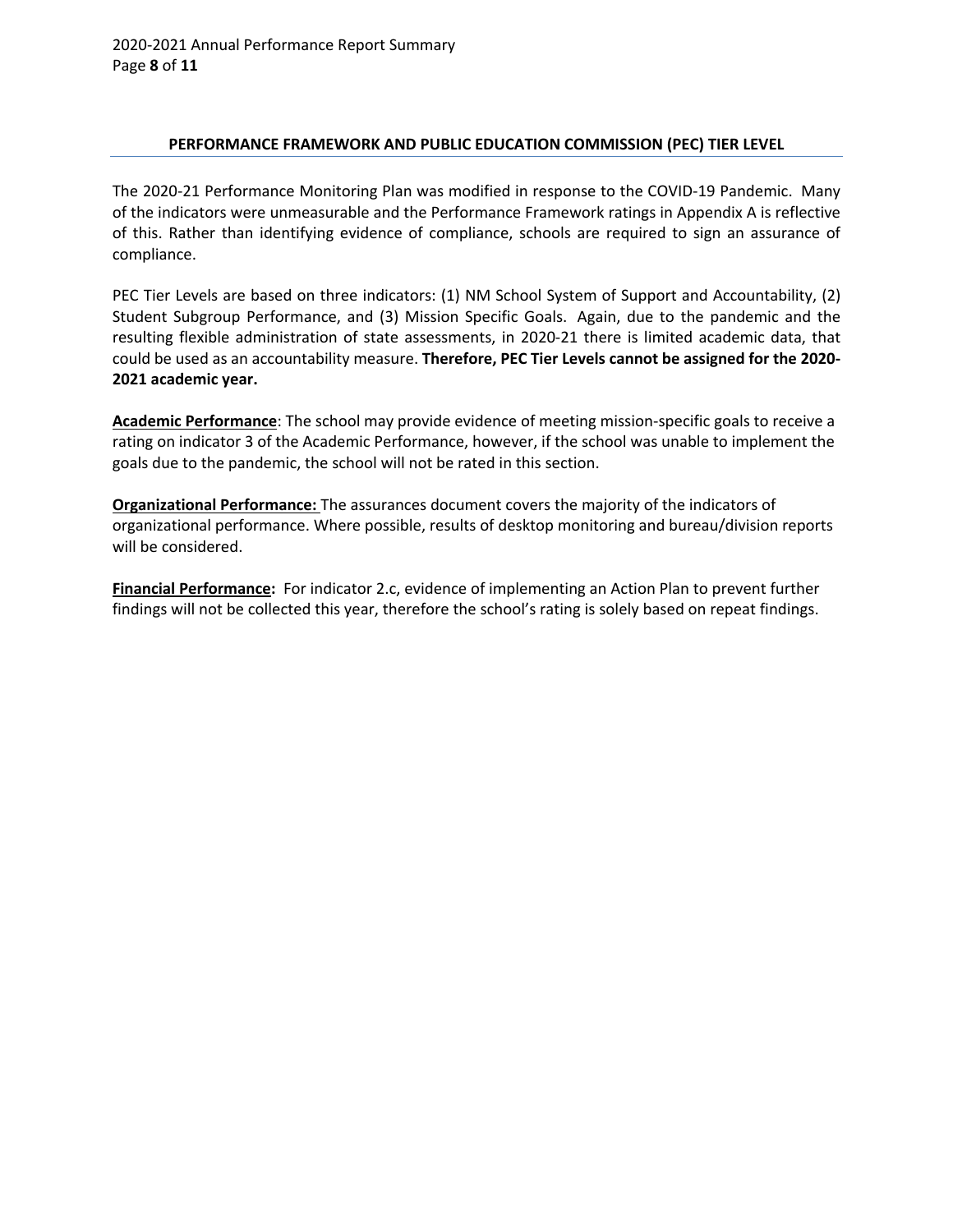| <b>Albuquerque School of Excellence</b>                                                                 | 2020-2021                       |                          |  |
|---------------------------------------------------------------------------------------------------------|---------------------------------|--------------------------|--|
| Category I. Academic Performance Framework                                                              |                                 |                          |  |
| Indicator 1 Components of School Accountability System                                                  | Unable to Review - COVID        |                          |  |
| <b>Indicator 2 Subgroup Performance</b>                                                                 | Unable to Review - COVID        |                          |  |
| <b>Indicator 3 Mission Specific Goals</b>                                                               | Meets (or Exceeds) Standard     |                          |  |
| Category II. Organizational Performance Framework                                                       |                                 |                          |  |
| Indicator 1a Educational Program: mission and educational program of approved charter application       | Meets (or Exceeds) Standard     |                          |  |
| Indicator 1b Educational Program: state assessment requirements                                         | Unable to Review - COVID        |                          |  |
| Indicator 1c Educational Program: protecting the rights of students with disabilities                   | <b>Working to Meet Standard</b> | ٠                        |  |
| Indicator 1d Educational Program: protecting the rights of English Language Learners                    | <b>Working to Meet Standard</b> | ۰                        |  |
| Indicator 1e Educational Program: meeting program requirements for all PED and federal grant programs   | <b>ASSURANCES</b>               | $\overline{\phantom{a}}$ |  |
| <b>Indicator 1f Educational Program: NM DASH Plan</b>                                                   | Not Applicable                  | $\overline{\phantom{a}}$ |  |
| Indicator 2a Financial Mgmt & Oversight: meeting financial reporting and compliance requirements        | <b>Working to Meet Standard</b> | ۰                        |  |
| Indicator 2b Financial Mgmt & Oversight: following generally accepted accounting principles             | <b>Does Not Meet Standard</b>   | ۰                        |  |
| Indicator 2c Financial Mgmt & Oversight: responsive to audit findings                                   | <b>Does Not Meet Standard</b>   | ▼                        |  |
| Indicator 2d Financial Mgmt & Oversight: managing grant funds responsibility                            | Meets (or Exceeds) Standard     |                          |  |
| Indicator 2e Financial Mgmt & Oversight: staffing to ensure proper fiscal management                    | Meets (or Exceeds) Standard     |                          |  |
| Indicator 2f Financial Mgmt & Oversight: meeting obligations timely / appropriate internal controls     | <b>Working to Meet Standard</b> |                          |  |
| Indicator 3a Governance & Reporting: complying with governance requirements                             | <b>Working to Meet Standard</b> | ٠                        |  |
| Indicator 3b Governance & Reporting: complying with nepotism and conflict of interest requirements      | <b>ASSURANCES</b>               | $\overline{\phantom{a}}$ |  |
| Indicator 3c Governance & Reporting: meeting obligations timely / appropriate internal controls         | <b>ASSURANCES</b>               | $\overline{\phantom{a}}$ |  |
| Indicator 4a Students & Employees: protecting the rights of all students                                | <b>ASSURANCES</b>               | $\overline{\phantom{a}}$ |  |
| Indicator 4b Students & Employees: attendance, retention, and recurrent enrollment                      | Meets (or Exceeds) Standard     |                          |  |
| Indicator 4c Students & Employees: meeting teacher and other staff credentialing requirements           | <b>Working to Meet Standard</b> |                          |  |
| Indicator 4d Students & Employees: respecting employee rights                                           | <b>ASSURANCES</b>               | $\overline{\phantom{a}}$ |  |
| Indicator 4e Students & Employees: completing required background checks / reporting ethical violations | <b>ASSURANCES</b>               | $\overline{\phantom{a}}$ |  |
| Indicator 5a School Environment: complying with facilities requirements                                 | <b>ASSURANCES</b>               | $\overline{\phantom{a}}$ |  |
| Indicator 5b School Environment: complying with transportation requirements                             | <b>ASSURANCES</b>               | $\overline{\phantom{a}}$ |  |
| Indicator 5c School Environment: complying with health and safety requirements                          | <b>ASSURANCES</b>               | $\overline{\phantom{a}}$ |  |
| Indicator 5d School Environment: handling information appropiately                                      | <b>ASSURANCES</b>               | $\overline{\phantom{a}}$ |  |
| <b>Category III. Financial Performance Framework</b>                                                    |                                 |                          |  |
| Self-Assessment Survey completed and signed by Head Admin, SBO, and Finance Chair                       | Not Applicable                  | $\overline{\phantom{a}}$ |  |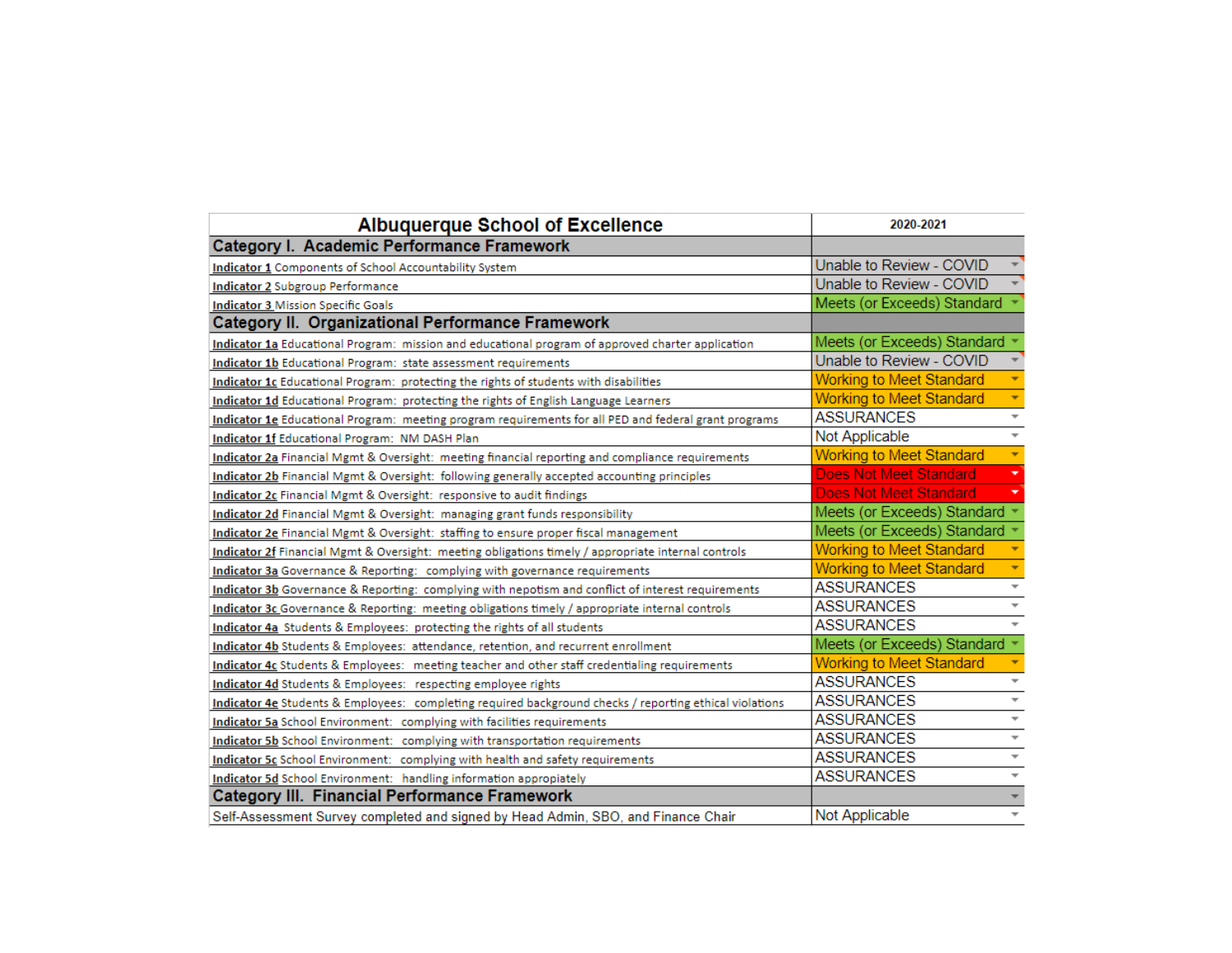**Appendix A: Historical Performance Framework Ratings during Current Charter Contract Term**

2019-2020 Renewal Year

2020-2021 was Albuquerque School of Excellence's first year of operation in the current contract.